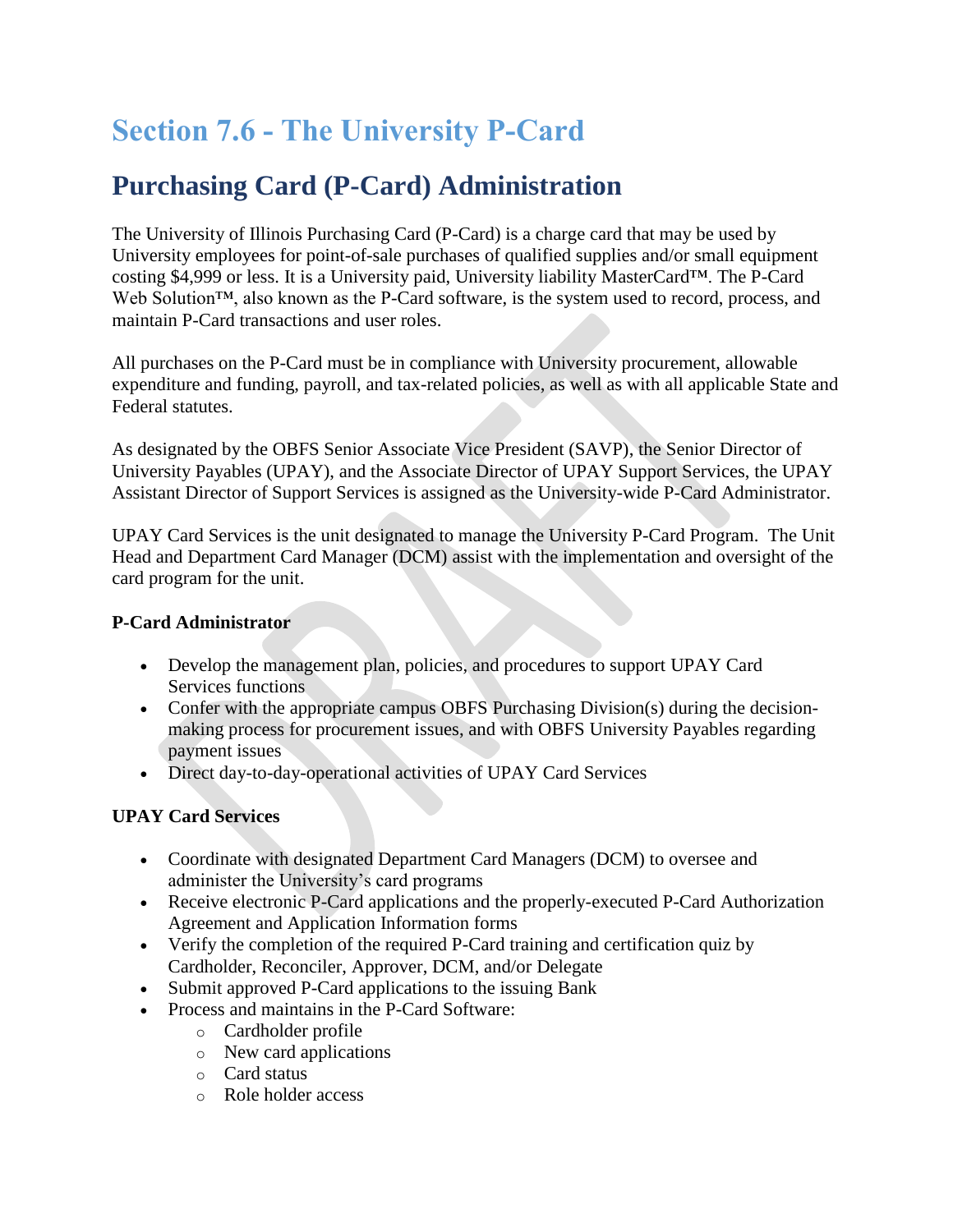- o DCM assignment
- Perform Help Desk services and activities
- Develop and delivers card program training
- Oversee card program compliance with applicable policies and procedures.
- Act as a liaison with the Bank and auditors
- Conduct departmental visits with participating units

#### **Department (Unit) Head**

The Unit Head is the employee responsible for making the administrative/financial decisions for the University unit. Examples of Unit Heads include, President, Chancellor, Vice Chancellor, Chief Financial Officer (CFO), Senior Associate VP (SAVP), Assistant VP (AVP), Dean, Director, Executive Director, and/or Business Manager. This person performs or delegates the following tasks:

- Provide budgetary and compliance oversight for the unit's P-Card program
- Review and reconcile monthly financial reports and statements
- Identify and authorize employees who will be assigned as:
	- o DCM
	- o DCM Delegate
	- o Cardholder
- Implement unit P-Card procedures that follow sound business practices
- Establish checks and balances and maximum segregation of tasks
- Review the procedures of *Inappropriate P-Card Use and/or Processing section of P-Card policy*

# **P-Card Training**

All employees who are identified by their units as Cardholders, Reconcilers, Approvers, or as a delegate for these roles must complete the P-Card training and pass the certification quiz prior to being assigned a role(s) in the P-Card software.

An employee authorized to be a DCM or DCM Delegate must complete additional training before the role is established in the P-Card software.

# **Requesting a P-Card**

Employees who participate in the University P-Card program assume significant fiscal and ethical responsibilities. To request a P-Card, the *P-Card Authorization Agreement and Application Information* form (Auth/Agreement form) must be completed and signed by the applicant, then submitted for approval to the Unit Head. The applicant must also complete the *P-Card Web-based Training* and pass the certification quiz. The DCM receives the Auth/Agreement form, reviews information, verifies signatures, and emails it to UPAY Card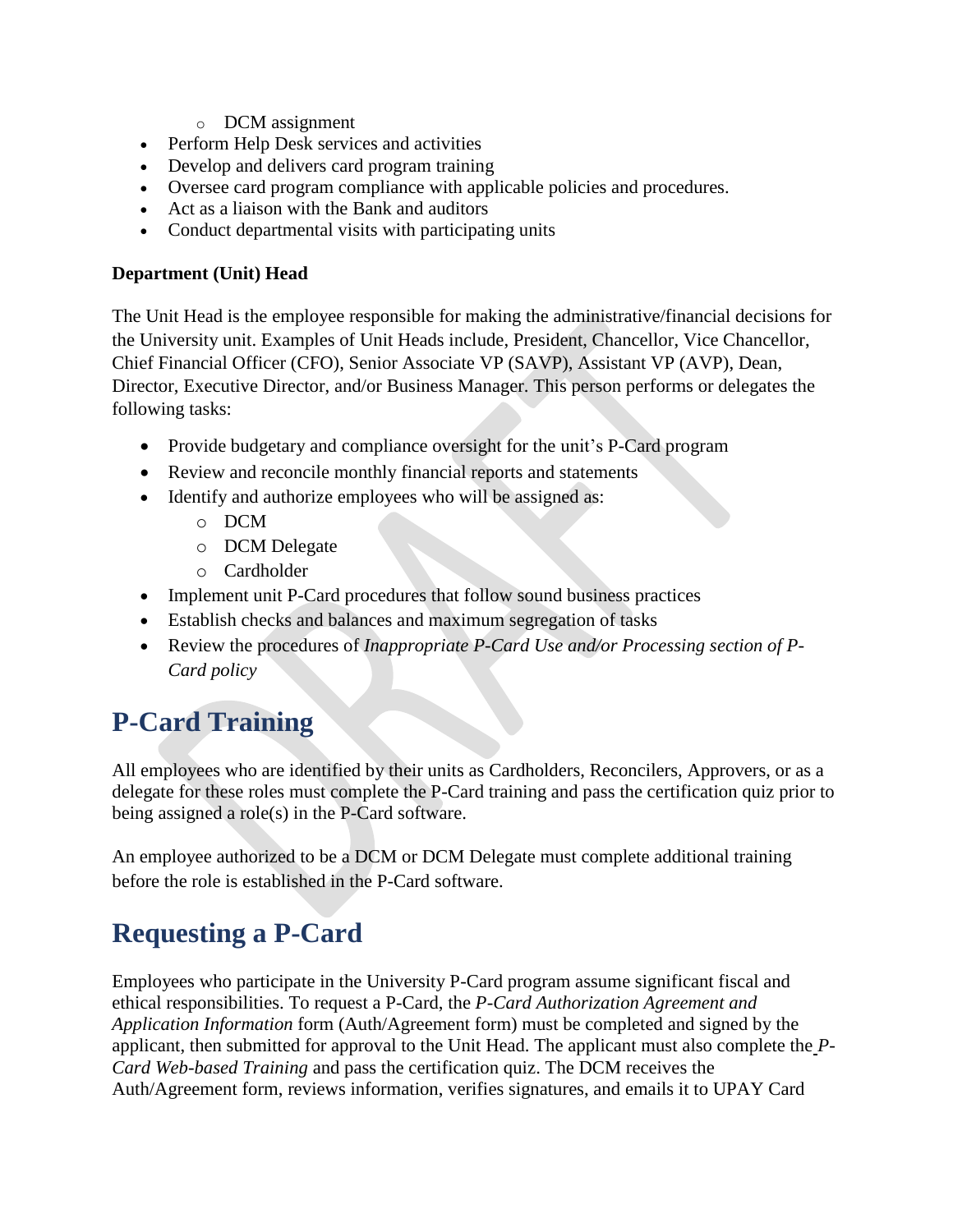Services. The original form is retained within the unit. The DCM must generate an electronic application in the P-Card software to validate the card request. All applicants must have a valid University mailing address, email address and phone number in Banner HR. The University mailing address is where the P-Card is delivered and is also the billing address used to complete eligible purchases. The billing cycle for the P-Card is the  $25<sup>th</sup>$  of the month through the  $24<sup>th</sup>$  of the following month. The P-Card cycle limit is replenished at the beginning of each billing cycle.

Students, including graduate students, may not be issued a P-Card or be assigned a role in the P-Card program or software.

### **P-Card Web Solution™ Software**

The P-Card Web Solution<sup>TM</sup> Software (P-Card Software) is a web-based system used by the University to manage all P-Card transactions. Within the P-Card software, roles are assigned to specific individuals giving them access to card information and transactions.

All units with one or more issued P-Cards must designate specific employees to function in the following roles:

- Department Card Manager (DCM)
- Cardholder
- Reconciler
- Approver (optional role)
- Delegate (optional role)

All employees who are identified by their units as Cardholders, Reconcilers, Approvers, DCM or as a Delegate must complete the P-Card training and pass the certification quiz prior to being assigned a role(s) in the P-Card software. In smaller units, the Unit Head may designate one individual to perform two or more roles within the P-Card software.

**NOTE**: Students, including graduate students, cannot be given access to the P-Card software nor be assigned the role of Reconciler, Approver, DCM, or Delegate.

# **P-Card Roles and Responsibilities**

### **Department Card Manager (DCM)**

#### **Role in P-Card software:**

- Perform all required DCM functions in the P-Card software (see *P-Card Job Aids*)
- Make necessary changes to Cardholder information and/or existing roles
- (Optional) Assign a Delegate to perform DCM functions in the P-Card Software

#### **Card Program Responsibilities:**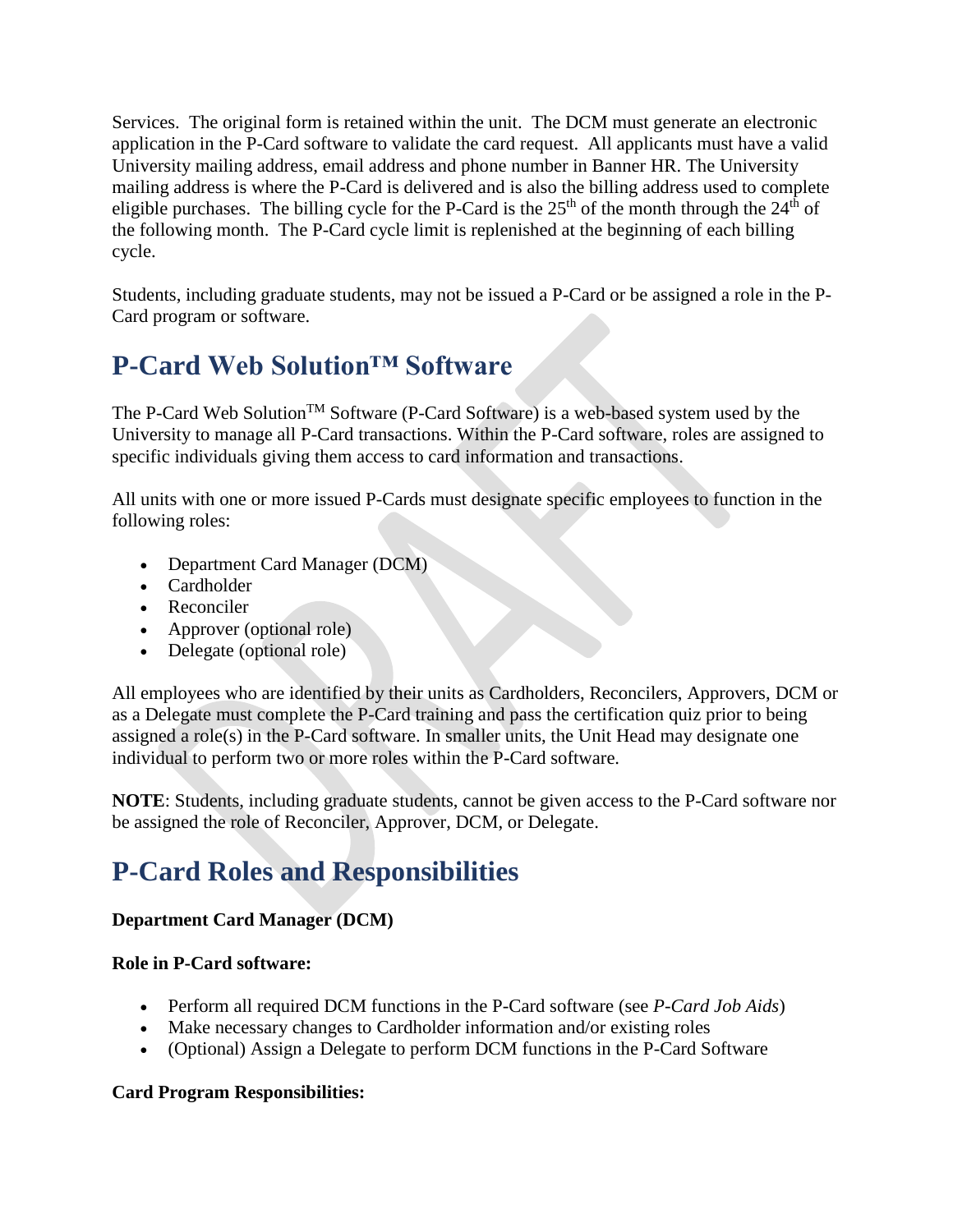- Supervise, administer, and monitor the P-Card program for assigned unit(s), under the direction of the Unit Head
- Request new cards
- Validate the P-Card Authorization Agreement and Application Information Form and/or P-Card Exception Request Form are:
	- o Completed with appropriate authority level(s) signatures
	- o Retained within the unit
	- o Emailed to UPAY Card Services
- Set dollar limits for Cardholders based upon review of actual purchasing needs and responsibilities as follows:
	- o A single transaction limit (STL) up to University maximum of \$4,999
	- o A monthly cycle limit (CL) according to 3-tier maximums:
		- \$5,000 default for newly-issued cards
		- $\cdot$  \$10,000
		- $\cdot$  \$15,000
		- An option for a CL between \$15,000 and including \$25,000 is available with the written justification from the Unit Head or DCM to UPAY Card **Services**
	- o See *Exceptions* if a Cardholder requires higher dollar limit(s) above the \$4,999 STL and/or \$25,000 CL
- Verify and ensure all P-Card transactions are reconciled/processed to post in Banner in a timely manner, including transactions for employees who leave the University or change home unit
- Ensure Cardholders have access to the P-Card software
- Ensure an active employee is assigned as Reconciler and Approver\* role in the P-Card software for Cardholders
- Collect P-Cards and follow related procedures for cancellation of P-Card privileges for employees who:
	- o Leave the unit or the University
	- o No longer require a P-Card
	- o Engage in excessive noncompliant use of the P-Card in accordance with *Inappropriate P-Card Use and/or Processing section of this P-Card policy*
- Notify UPAY Card Services of employee departures or changes in home unit
- Suspend P-Cards for employees on temporary leaves of absence, including but not limited to, maternity, medical or sabbatical
- Ensure that Cardholders, Reconcilers, Approvers, and Delegates are properly trained and perform their duties
- Review Cardholder transactions for compliance and takes appropriate actions as stipulated in the *Inappropriate P-Card Use and/or Processing section of P-Card policy*
- Coordinate with UPAY Card Services to facilitate any reimbursements to the University in accordance to signed P-Card Auth/Agreement Form
- Serve as the unit's Travel Card (T-Card) DCM

\*If the Approver role is not used, the Reconciler's name must be entered in the Approver field in the P-Card software, or the workflow will not function correctly.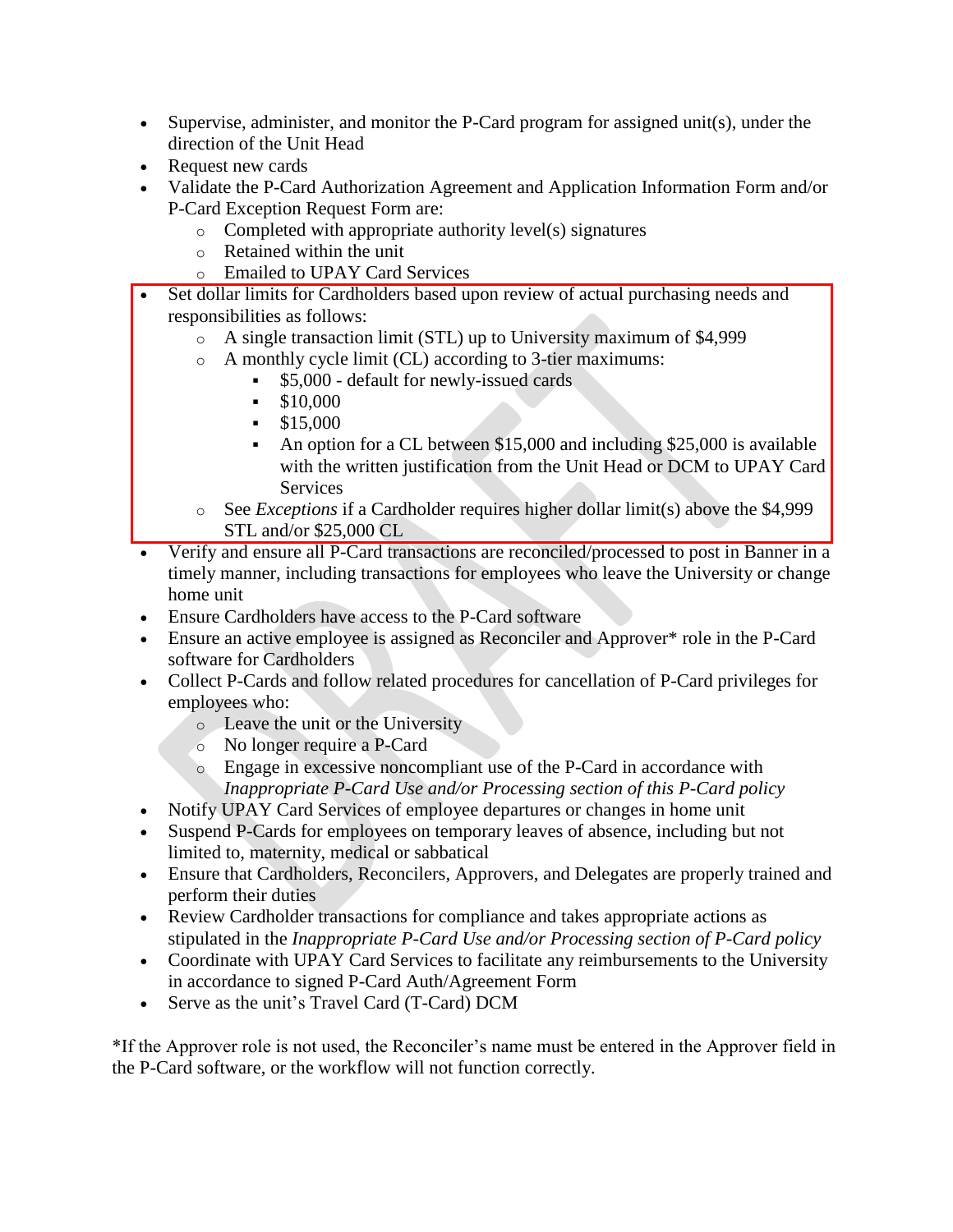### **Cardholder**

### **Role in P-Card Software:**

- Perform all required Cardholder functions in the P-Card software (see *P-Card Job Aids*)
- Create an order log that properly documents details and business purpose of each transaction in the P-Card software
- (Optional) Assign a Delegate to create order logs

#### **Card Program Responsibilities:**

- Sign P-Card Authorization/Agreement and Application Information form to acknowledge the responsibilities associated with using a P-Card
- Make purchases in compliance with all rules, regulations, policies, procedures, and guidelines that govern the purchasing activity - Cardholders are encouraged to use University's contracted vendor list available in the *Procurement Contract Search*
- Abstain from loaning or sharing the P-Card, even with employees in the same unit
- Provide shipping instructions to vendors when placing orders Billing address is the University address where the P-Card is mailed
- Obtain detailed receipts for each purchase which includes: vendor name, date, dollar amount, and an itemized description of the item(s)
- Provide Reconciler with **original** detailed, itemized receipt for each P-Card transaction
- Verify receipt of items ordered and contacts vendors regarding delivery problems, discrepancies, damaged goods, and/or returns
- Ensure that refunds issued by a vendor are processed as credit transactions on the P-Card
- Provide all documents related to a purchase e.g., exception approvals, packing slips, Electronic Services Purchased by P-Card, etc., to appropriate unit personnel for retention
- Abstain from allowing a vendor to keep the card number on file to establish recurring or automatic payments
- Notify the Bank if the P-Card is lost or stolen. It is also recommended to notify UPAY Card Services, and, if stolen, Campus Police.
- Ensure purchases are for University projects or activities and they comply with any funding restrictions applicable to the accounting C-FOAPAL, including restrictions outlined for grants and contracts funds and gift and endowment income funds (*Section 7.2, Purchase of Goods and Services*; and *Section 8, Allowable Expenses*)
- Comply with the listing of *prohibited* and *restricted* purchases
- Emphasize the University's tax exempt status and exemption number when placing orders with Illinois vendors to limit payment of sales tax on purchases from vendors
- Present the University's *Tax Exempt Letter* and/or Tax Exempt Identification Number (embossed on the P-Card) when making purchases from vendors registered in Illinois or in any of the reciprocal exemption states [\(Section 18.6, Sales and Use Tax\)\\*](https://www.obfs.uillinois.edu/bfpp/section-18-taxes/section-18-6)
- Abstain from "stringing," or making successive purchases to circumvent the P-Card single transaction limit, or to avoid the competitive bid requirement
- Abstain from splitting one transaction into several for one activity or occurrence; e.g., a deposit, a progress payment, and/or a balance payment
- Facilitate the dispute process to resolve incorrect, unauthorized or fraudulent transaction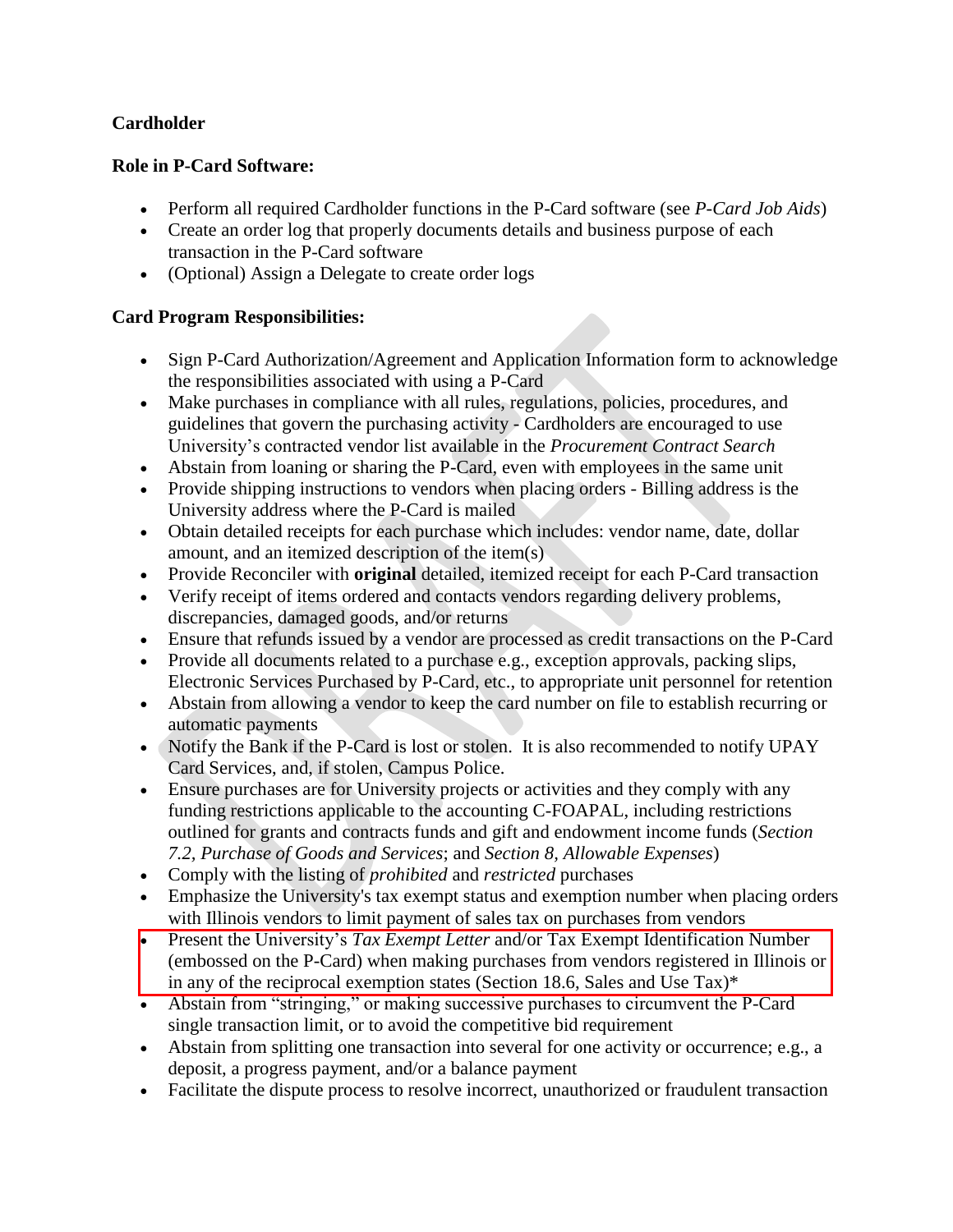Abstain from making personal purchases

\* Purchases from vendors outside of Illinois may or may not be exempt; some states or vendors may limit the products or services to which the exemption applies, in which case payment of sales tax must be documented.

#### **Reconciler**

#### **Role in P-Card Software:**

- Perform all required Reconciler functions in the P-Card software (see *P-Card Job Aids*)
- Check the P-Card software regularly for transactions awaiting reconciliation
- Review and reconcile each transaction with the Order Log and with the original, detailed, itemized receipt **within seven (7) business days** of its appearance in the P-Card software, in order for the transaction to post in Banner for financial reporting
- Check and correct, if necessary, the accounting C-FOAPAL used for each purchase
- (Optional) Assign a Delegate to perform Reconciler functions in the P-Card Software

#### **Card Program Responsibilities:**

- Verify that purchases follow established unit and University policies, including those regarding purchase records retention (*Section 1.4, Retention of Financial Records)*
- Validate that expenditures comply with any restrictions applicable to the C-FOAPAL, including gift and endowment income funds, and grant and contract funds
- Initiate corrective action, by contacting the DCM and UPAY Card Services when charges are inappropriate or inconsistent with any applicable policies and procedures

#### **Approver**

#### **Role in P-Card Software (optional):**

- Perform all required Approver functions in the P-Card software (see *P-Card Job Aids*)
- Check P-Card software regularly for items awaiting approval
- Review the C-FOAPAL for each transaction and update if incorrect
- Approve or disapprove transactions in the P-Card software **within three (3) business days** of reconciliation completion
- (Optional) Assign a Delegate to perform Approver functions in the P-Card Software

### **Responsibilities:**

- Verify that purchases follow established unit and University policies
- Validate that expenditures comply with any restrictions applicable to the C-FOAPAL, including gift and endowment income funds, and grant and contract funds
- Initiate corrective action, by contacting the DCM and UPAY Card Services when charges are inappropriate or inconsistent with University policies and procedures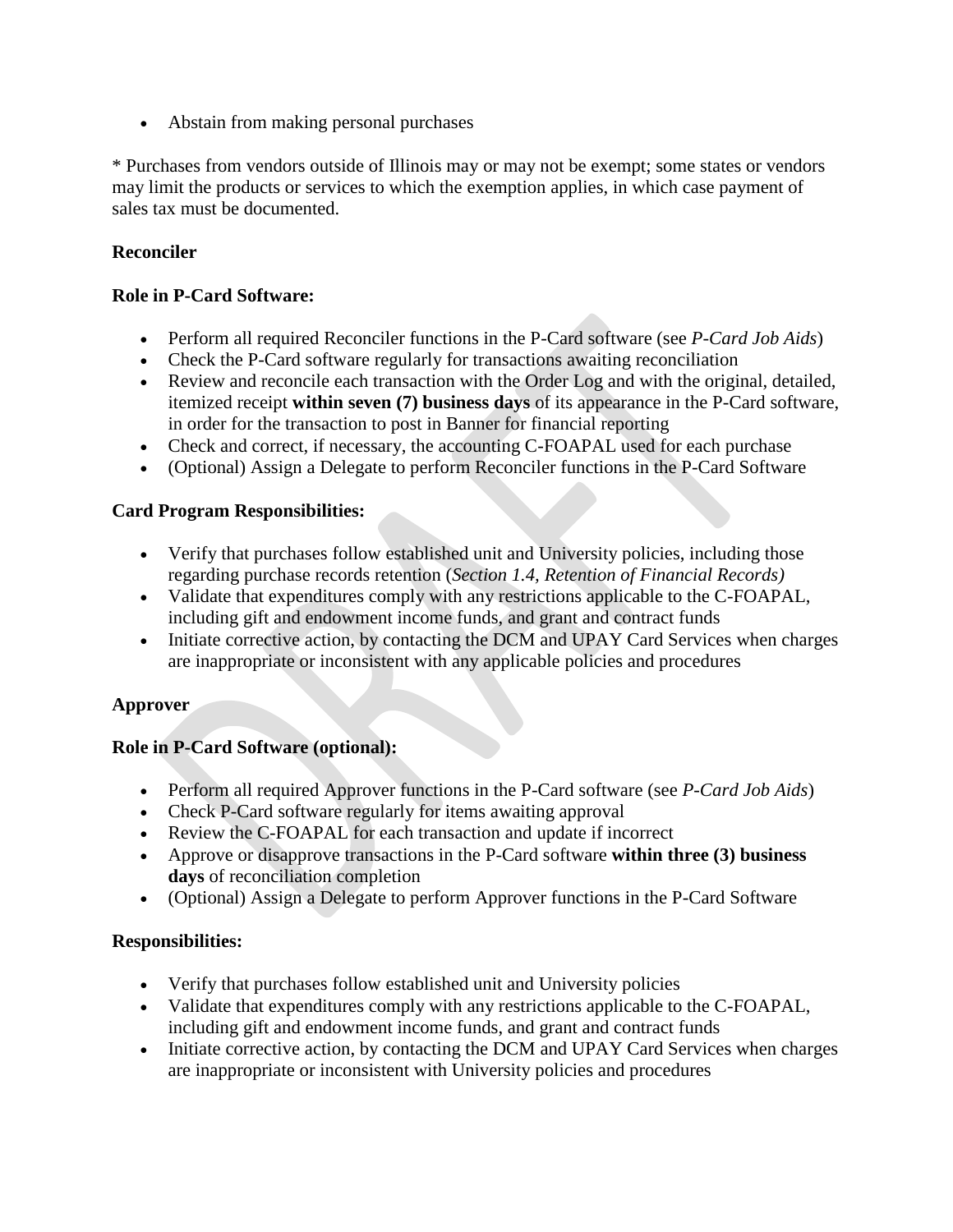# **Restrictions for Assigning Multiple P-Card Software Roles to One Employee**

Some restrictions apply when assigning multiple roles to individual employee(s) in the P-Card Software:

- To ensure maximum segregation of responsibility, no one individual may function in all four (4) roles (DCM, Cardholder, Reconciler, and Approver).
- A Cardholder cannot hold the role of Reconciler or Approver for his/her own P-Card transactions.
- A Cardholder cannot be assigned as a Delegate for the employee assigned as the Reconciler or Approver to process his/her P-Card transactions.
- Subject to the restrictions above, the Unit Head or DCM may hold the role of Approver or Reconciler.
- Delegates for ALL roles are subject to all of the above restrictions.

### **Purchasing Guidelines**

Administrative controls and/or legal requirements place limitations on the use of the P-Card. The following list is **not** all inclusive. Participants should contact UPAY Card Services and/or review policy to assist in determining if a purchase is allowable. *Section 8, Payments and Reimbursements* also provides a list of unallowable expenditures from various fund sources.

### **Prohibited Purchases**

P-Cards may not be used for the following items:

- Business Meals and/or refreshments for a specific event
- Capital Development Board purchases
- Cash advances
- Catering
- Charter bus and charter air services
- *Chemicals* as specified (specific precursor and chemicals/toxins not allowed for purchase with P-Card)
- Contracts Purchases for which the vendor requires an agreement or involves terms and conditions **except** as allowed under *Restricted Purchases*.
- Deposits transaction that requires a deposit involve terms and conditions
- Drugs and pharmaceuticals
- Employee expenses while in travel status travel status expenses include, but are not limited to:
	- o airport shuttles
	- o automobile rentals
	- o baggage fees
	- o Insurance
	- o laundry and dry cleaning
	- o lodging, including reservations, and services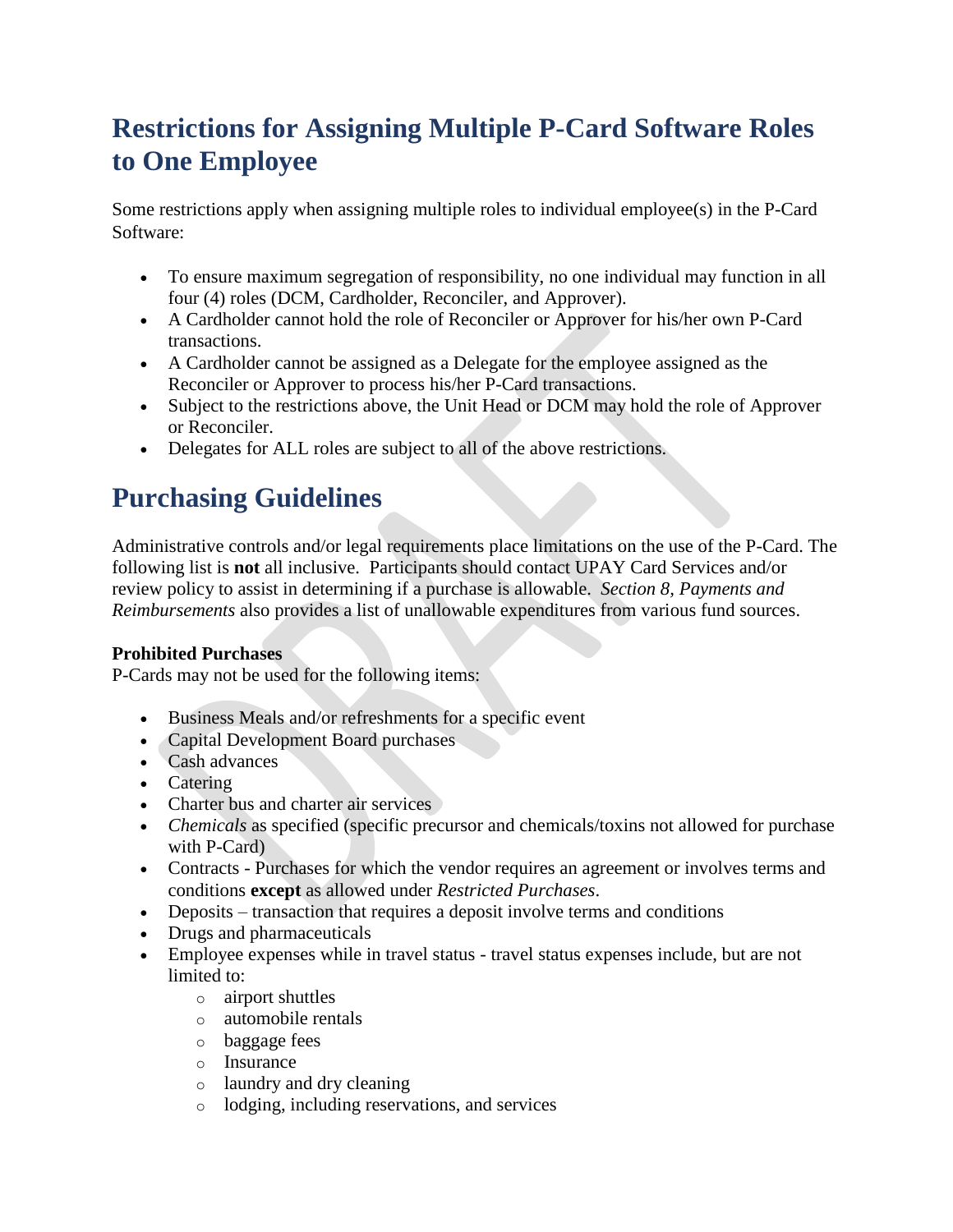- o parking
- o per diem allowance
- o personal, rental, or University vehicle fuel
- o taxi cabs
- o tolls
- Fuels including but not limited to: alcohol, ethanol, gasoline, diesel, kerosene, propane, fuel oil, aviation, and any other combustible liquid or gas
- Furniture with a unit cost of \$500 and above
- Gift certificates, gift cards, cash-equivalent prepaid cards (*Section 8, Payments and Reimbursements, Determine the Allowability of Gifts, Prizes, and Awards to Individuals*)
- House accounts, e.g., extension of credit by a vendor allowing the payment of goods or services over a period of time, or on a summary invoice or bill
- Imported goods that must pass through customs
- Lab or specialty gases, including but not limited to: liquid or compressed nitrogen, helium, and oxygen
- Laboratory animals
- Laminar flow fume hoods and biological safety cabinets
- Moving expenses (*Section 8, Pay Professional Movers for Employee Moving Expenses*)
- Parking tickets, prepaid tolls, or fines
- Payments for or on behalf of *Foreign Nationals*
- **Personal purchases of any kind**
- Personal electronic communication services and equipment, including but not limited to: cell phones and accessories, internet service (ISP), cable, satellite,  $On - Star^{TM}$ , GPS devices, or any other service that is activated and/or billed in the name of the employee
- Professional and artistic services, including but not limited to: fees or expenses for attorneys, consultants, health-care providers, and independent contractors (*Section 17.1, Consultants, Independent Contractors, and Honoraria*)
- Purchases from business concerns of which an employee (or an employee's spouse, parent(s) or children) is a sole or principal owner, major officer, or primary employee.
- Purchases from University employees, their spouses, parents, or children.
- Radioactive materials
- Recombinant deoxyribonucleic acid (RDNA)
- Rental or lease of equipment or meeting space that is not University-owned, unless listed as an allowable contracted vendor at *University Procurement Contracts Search*
- Services involving labor and/or installation, e.g., tent rental, catering (see *Restricted Purchases*), on-site repairs, furniture setup, unless listed as a contracted vendor at *University Procurement Contracts Search*
- Trade-in of inventoried equipment
- Travel and lodging expenses for employees and non-employees, including students and guests of the University
- Tuition fees for employees and students, including graduate students (See *Tuition Waiver Overview*; For employees see: *Tuition and Service Fee Waivers*; For students see: *Tuition and Fees: Waivers and Departmental Payments*
- Uniforms, including safety shoes
- Vehicle purchases, reservations, or rentals, e.g., autos, trucks, and cycles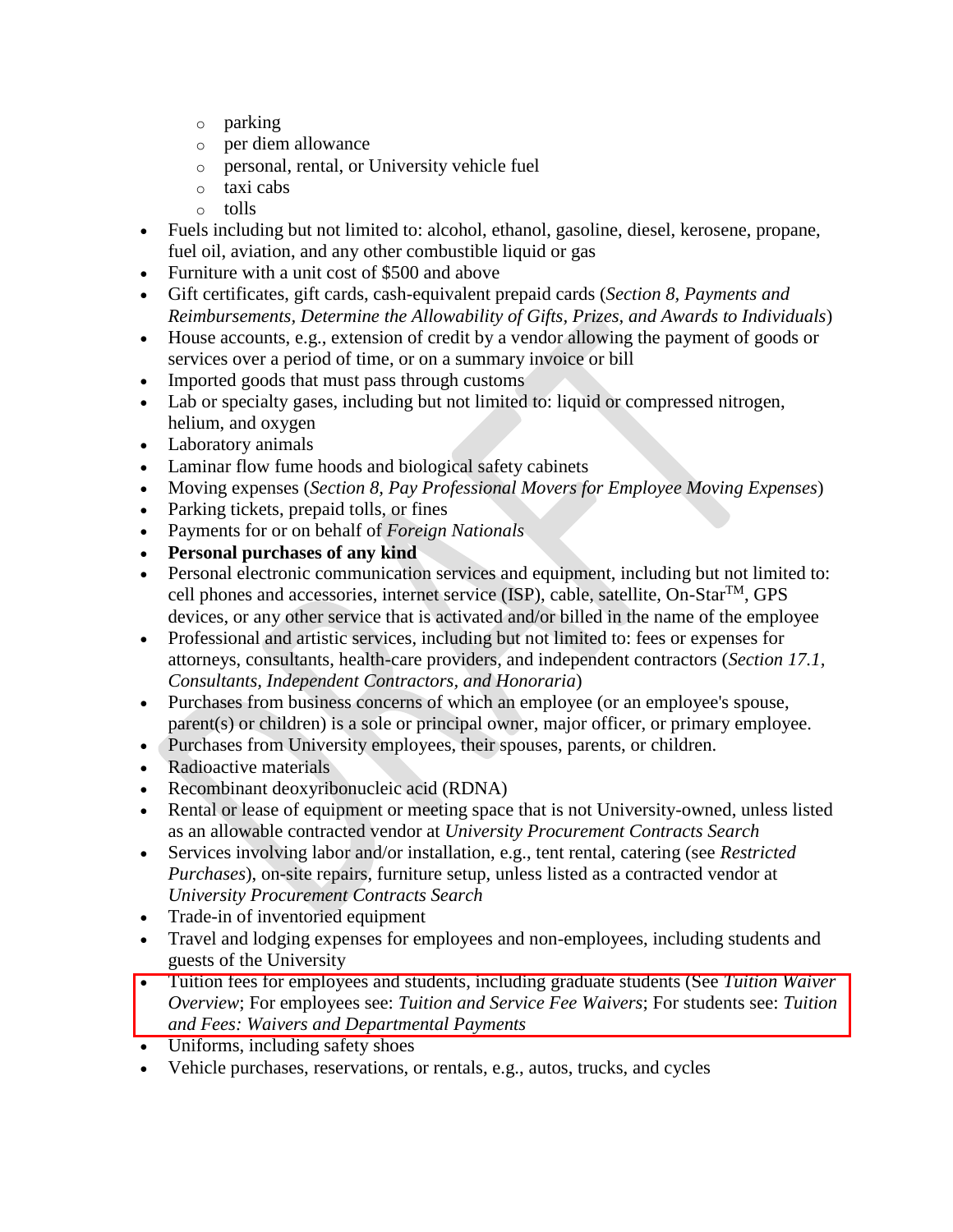Weapons, ammunition, or detonating equipment or material (See *Section 1.5, Possession of Weapons Administration*)

#### **Restricted Purchases**

P-Cards can be used for the following items when corresponding requirements are met and appropriate funding is available. Related policies are noted, where applicable, to provide additional information on requirements and procedures before you make any purchases from these categories:

- **Beverage and food equipment and supplies for public reception areas** are allowable if the purchase is in compliance with (*Section 8, Payments and Reimbursements, Determine the Allowability of Specific Expenditures*), and fully documented in the P-Card software.
- **Calling cards**  are allowable if the unit maintains a log of all calls made on the card and reports to Payroll any personal calls made.
- **Computer software and electronic services** are allowable if they meet the requirements of Restricted Items as outlined in *Section 7.2, Purchase of Goods and Services*. The term, "electronic services," refers to software developed and hosted by a vendor, which the enduser accesses over the Internet. Unlike traditional packaged applications that users install on their computers or servers, the vendor owns the software and runs it on computers in its data center. The customer effectively rents it, usually for a monthly fee. Technology Services has provided additional *information and security guidelines* related to P-Card purchases of software and electronic services.

Prior to using a P-Card to purchase allowable software or electronic services with contracts (including 'click-through' agreements), units must complete and retain in their files the *Software Purchased by P-Card* or the *Electronic Services Purchased by P-Card*.

- **Conference Fees** Use of the P-Card for conference fees is allowable **only** if there are no lodging expenses included in the cost.
- **Inter-departmental transactions** are allowable for units that sell to external customers, including auxiliaries and activities, e.g., Campus Union Operations, University-owned bookstores, campus convenience stores, Conferences and Institutes, Division of Intercollegiate Athletics, and other University sponsored programs and events.
- **Off-site repair of equipment by incorporated entities** are allowable if the amount of the repair is known in advance to be less than the Cardholder's maximum transaction limit and there are no terms and conditions.
- **Postage Stamps** –are allowable using State funds only if perforated with a block "I" for identification purposes. Non-perforated stamps purchased from a Post Office or other mailing service, including on-line providers, are allowable on the P-Card only if purchased using institutional, gift and endowment, or service plan funds. (*Section 8, Payments and Reimbursements, Determine the Allowability of Specific Expenditures*).
- **Signs** are allowable if no installation is done by the vendor and if the unit has written approval in advance that the sign meets campus and Americans with Disabilities Act (ADA) requirements. (At UIC, obtain approval from Facilities Management; at UIS, obtain approval from Physical Planning and Operations; at UIUC, obtain approval from Project Planning and Facility Management).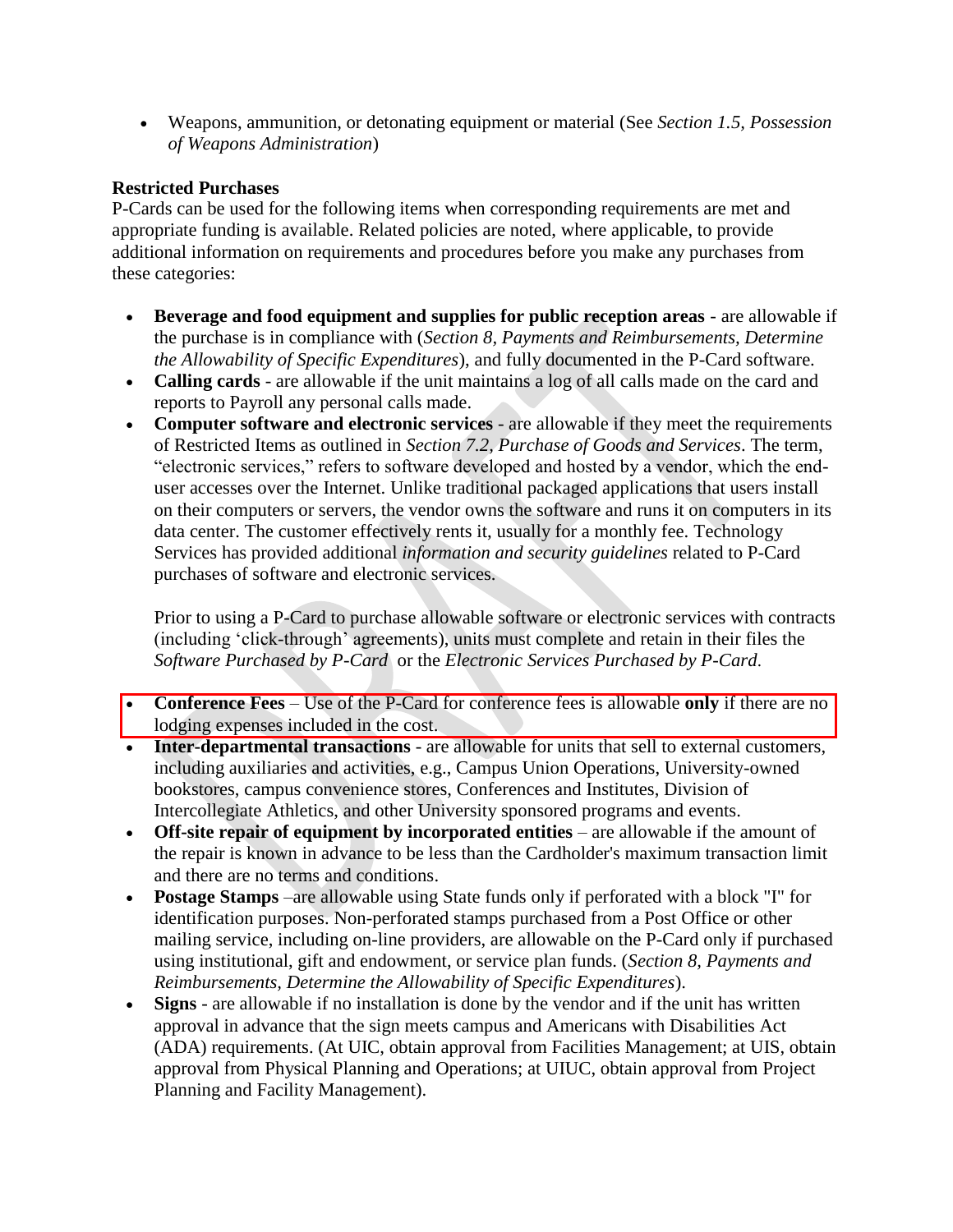- **Telecommunication equipment (other than phones or answering machines)** is allowable if the unit receives approval for the purchase from the campus telecommunications office. At UIUC, **networking equipment (wired and wireless)** that must be connected to the campus network requires approval by CITES Network Design Office (NDO) **prior** to purchase.
- **Typesetting, printing, and binding (including office forms)** is allowable if the unit has complied with applicable portions of the Illinois Procurement Code and any campus regulations governing such purchases (*Section 7.2, Purchase of Goods and Services Printing Requirements*).

# **Auditing Your Unit's P-Card Program**

UPAY Card Services, as well as internal and/or external auditors, conducts periodic reviews of unit's P-Card use for compliance. Request for transaction details and receipts can be submitted to a Cardholder and/or DCM for review. Noncompliant activity discovered during a review or reported to UPAY Card Services may impact Cardholder's and/or unit card program privileges. P-Card activity can be audited for the following reasons including, but not limited to:

- Using the card for *prohibited purchases*
- Failing to provide documentation of purchases
- Providing unacceptable documentation
- Late submission of purchase documentation
- Failing to reconcile transactions
- Allowing the P-Card to be used by individuals other than the Cardholder
- Splitting one transaction into several to cover one activity or occurrence
- "Stringing" successive purchases to circumvent the single transaction limit or avoid the competitive bid requirement

Cardholders who **misuse or fraudulently use** the P-Card are subject to investigation, disciplinary action, termination of employment, and may also be subject to criminal prosecution. The University can deduct any personal or non-University related P-Card charges from the Cardholder's wages.

### **Inappropriate P-Card Use and/or Processing**

Violations of P-Card policies, such as the examples listed in *Auditing Your Unit's P-Card Program*, or failure to reconcile and document purchase details in the designated software can result in consequences for Cardholders as well as for units.

#### **Unit Due Diligence**

When policy violations by a Cardholder are identified during the reconciling, approval, and/or the DCM review processes, the following procedures must be followed by the DCM and Unit Head, with discretion given to bypass the first and second incident notification and immediately cancel a card if warranted: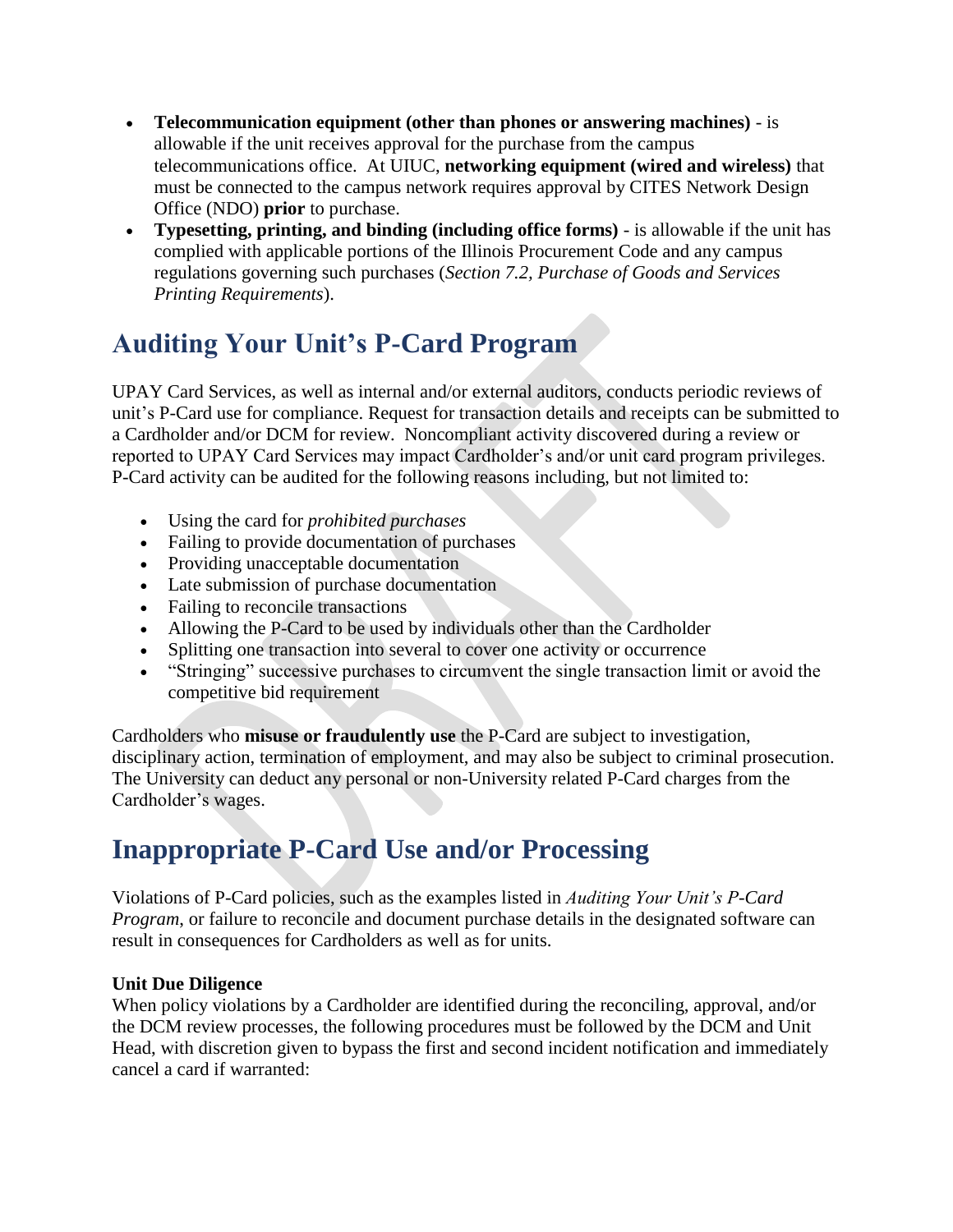- **First incident of noncompliant activity** a written warning notification is issued by the DCM to the Cardholder and copied to the Unit Head; a copy is placed in the file with the receipt(s) for transaction; and a copy is emailed to UPAY Card Services. The notification must include details of the incident(s) along with the Document ID number(s) for the transaction(s).
- **Second incidence of noncompliant activity\*** a written warning notification is issued by the DCM to the Cardholder and copied to the Unit Head; a copy is placed in the file with the receipt(s) for transaction; and a copy is emailed to UPAY Card Services. The notification must include details of the incident(s) along with the Document ID number(s) for the transaction(s). UPAY Card Services will suspend the Cardholder's P-Card for the remainder of the current billing cycle through the next full billing cycle.
- **Third or more incidence noncompliant activity**\* a written warning notification is issued by the DCM to the Cardholder and copied to the Unit Head; a copy is placed in the file with the receipt(s) for transaction; and a copy is emailed to UPAY Card Services. The notification must include details of the incident(s) along with the Document ID number(s) for the transaction(s). Upon receipt and verification of continued non-compliance UPAY Card Services will suspend the Cardholder's P-Card for up to one year, or the P-Card account may be canceled.

\*Second or more incident notification is applicable if the activity is of the same type as the first. *Example*: Cardholder is issued a non-compliance notification for using the P-Card to rent an item. If Cardholder rents another item after receiving notification that the activity is not allowable, then additional notifications can be issued and the P-Card suspended or canceled accordingly.

#### **UPAY Card Services Due Diligence**

When a Cardholder's noncompliant activity is discovered UPAY Card Services may impose the same actions cited in *Unit Due Diligence* above, including immediate suspension or cancellation of the Cardholder account. UPAY Card Services notifies the Cardholder, the DCM, and OBFS Chief Business Officer for the campus when a P-Card is canceled due to noncompliant activity. The DCM should notify the Unit Head accordingly. University Audits is also notified immediately if the situation warrants.

The University reserves the right to forgo any of these steps at any time and pursue the matter criminally.

In addition to Cardholder regulations for non-compliance, UPAY Card Services can impose restrictions on a unit's P-Card program for any of the following:

- Repeated incidences of noncompliance with any University or OBFS policy by Cardholder(s) in the unit
- Unreconciled transactions
- Improper documentation of purchases by Cardholder(s) in the unit
- Failure of the DCM to perform due diligence by reporting or addressing noncompliant activity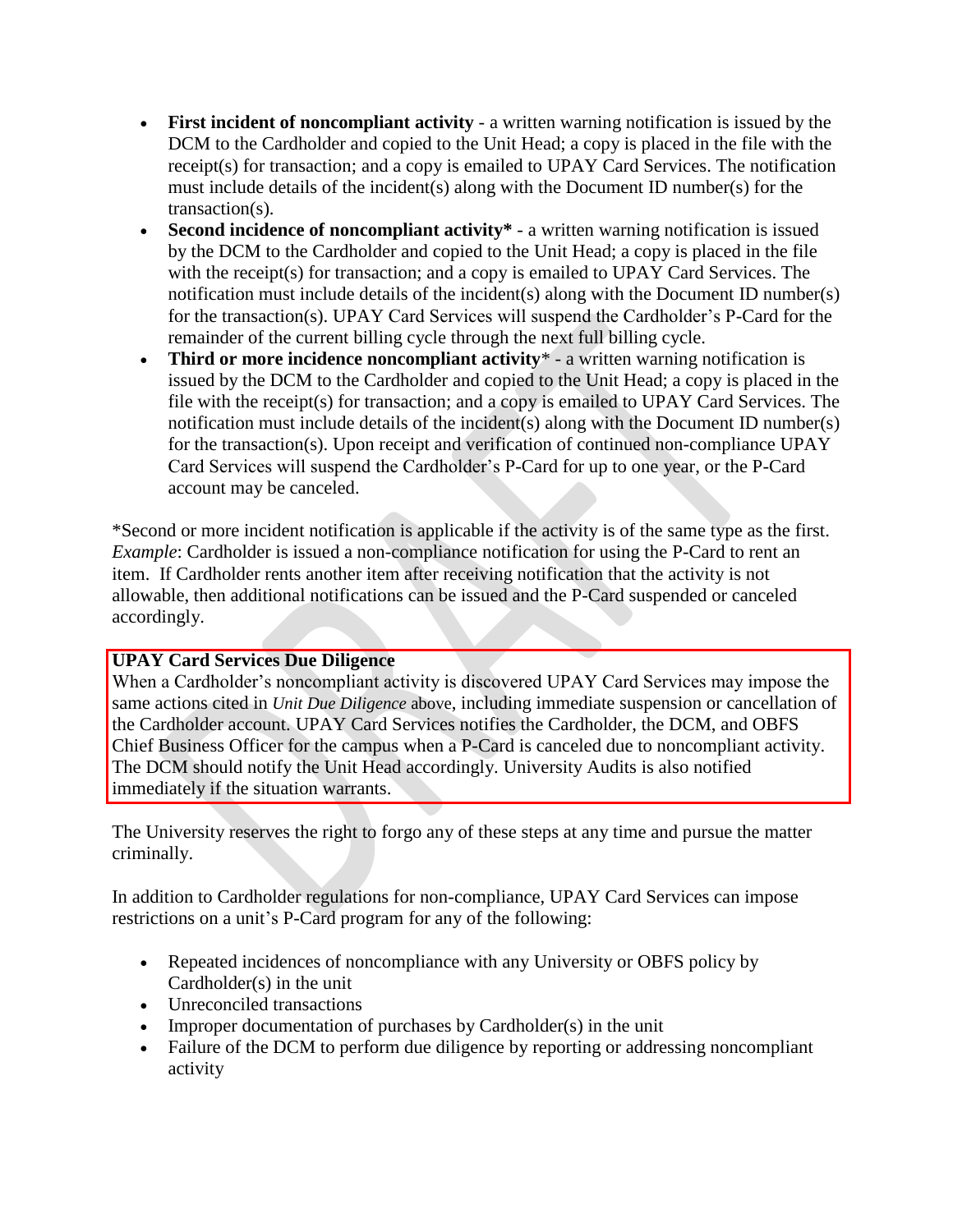The following actions may be initiated by UPAY Card Services upon discovery or reporting of repeated occurrences of noncompliant activity:

- UPAY Card Services will schedule a meeting with the DCM and/or the Unit Head to review the issue(s)
- Retraining of employees who function in any of the P-Card process will be conducted by UPAY Card Services at the unit level when necessary
- The campus OBFS executive officer will be notified of the issue(s) and University Audits will also be engaged if the situation warrants
- Failure to cease noncompliant activity(ies) will result in UPAY Card Services notification to the DCM, the Unit Head, and the campus OBFS chief business officer for the campus of possible suspension of P-Cards for the entire unit for at least one full billing cycle, or cancellation of unit's card program

### **Exceptions**

A *P-Card Exception Request Form* is used to obtain approval to use the P-Card for an expense that is normally prohibited by a policy or is above a Cardholder's limit. Only the Senior Director of University Payables (UPAY) and P-Card Administrator or Delegate are authorized to approve exceptions to this P-Card policy. P-Card exception requests related to other policy sections will be routed for processing.

All P-Card exception requests must be submitted to UPAY Card Services using the *P-Card Exception Request Form*. An exception is submitted and reviewed for an individual Cardholder. If approved, only the named Cardholder may use the P-Card to make the purchase. Information provided on the form must include the rationale and University business purpose for the exception. **Approval must be obtained prior to using the P-Card for the purchase**. Exceptions are not granted after the fact. Failure to submit the P-Card Exception Request for processing prior to using the P-Card for the expense can result in an audit finding/non-compliance. UPAY Card Services will notify the Cardholder, DCM and/or the Requester of the approval or denial of the request.

Due to the complexity of some requests, an exception may require review by one or more unit(s) or employee(s) before making a determination. A minimum of 10 business days is required to ensure accurate and appropriate exception processing. If an exception is approved, a copy of the email notification must be placed in the unit's P-Card file for the transaction in support of the authorized purchase(s).

Submission of a P-Card Exception Request form does not guarantee the expense will be approved for payment on the P-Card. The unit should be mindful of time constraints when an exception is being processed. Units can contact UPAY Card Services to help determine if an exception request is necessary for a purchase.

# **Contact**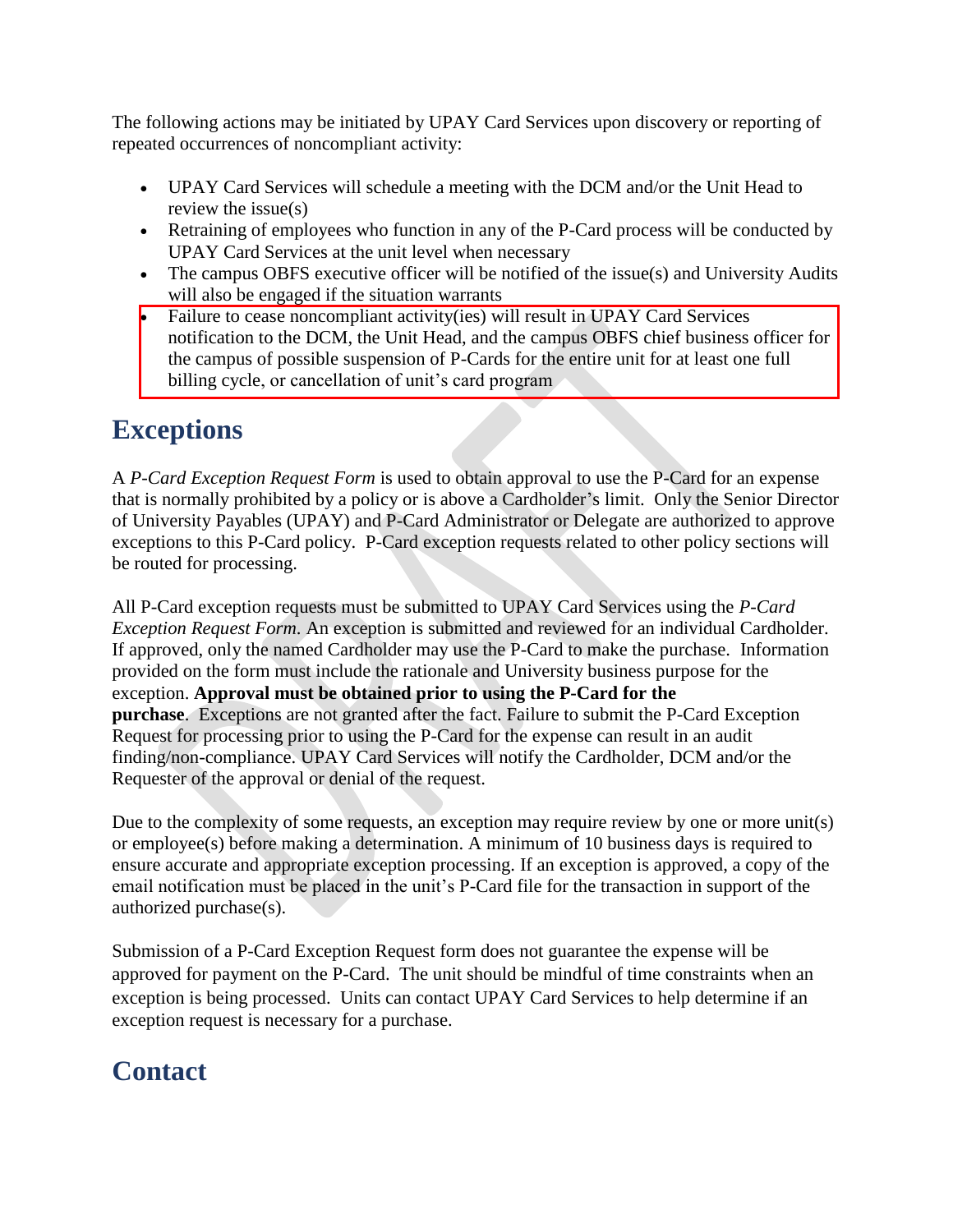UPAY Card Services manages the University's P-Card program. Contact UPAY Card Services for additional information about P-Card training, compliance, prohibited and restricted purchases, exceptions, and auditing or issues of inappropriate/fraudulent P-Card use, at: (217) 244-9300, (800) 260-9113, or email *cco@uillinois.edu.*

### **Definitions**

**Approver** –An optional role in the P-Card program to review and/or edit details of a transaction after it is reconciled and before it is uploaded in Banner. Also a role in the P-Card software *Requirement: P-Card Training and subsequent passing of the certification quiz.* 

**Bank** – JPMorgan is the financial institution that issues MasterCard® purchasing cards used for the University P-Card program.

**Banner** – The University system of record comprised of Student Administration, Human Resources, and Finance functionality. Transactions made with the P-Card post in Banner after being reconciled in the P-Card Software.

**Billing Address** - The University US Postal Service (USPS) address where the P-Card is mailed.

**Billing Cycle** – The revolving period of time established for a Cardholder to obtain products and services with a P-Card from the  $25<sup>th</sup>$  of the month to the  $24<sup>th</sup>$  of the following month.

**C-FOAPAL** – The Banner finance accounting string, the C-FOAPAL is made up of Chart, Fund, Organization, Account, Program, Activity, and Location data. The Chart, Fund, Organization, Account, and Program segments are required to record a financial transaction.

**Cardholder** –A role in the P-Card program responsible for making purchases, in compliance with policies regarding University procurement, State and Federal statutes, allowable expenditure and funding, payroll, and tax-related policies, with the issued P-Card. Also a role in the P-Card software. *Requirement: Completion of the P-Card Authorization Agreement and Information form, the P-Card Training and subsequent passing of the certification quiz.* 

**Delegate** –An optional role in the P-Card program set up by a Cardholder, Reconciler, Approver, and/or DCM to perform their assigned functions within the P-Card software. A Reconciler or Approver may not assign a Cardholder to be their Delegate if that will give the Cardholder access to reconcile or approve his/her own transactions. *Requirement: P-Card Training and subsequent passing of the certification quiz.*

**Department Card Manager (DCM)** –A role in the P-Card program responsible for administration, oversight and maintenance of the P-Card program for a unit. Also a role in the P-Card software. *Requirement: Unit Head authorization, DCM and P-Card Training and subsequent passing of the certification quiz.*

**Unit Head – Also known as Department Head -** The employee responsible for making the administrative/financial decisions for the University unit, i.e. the President, Chancellor, Vice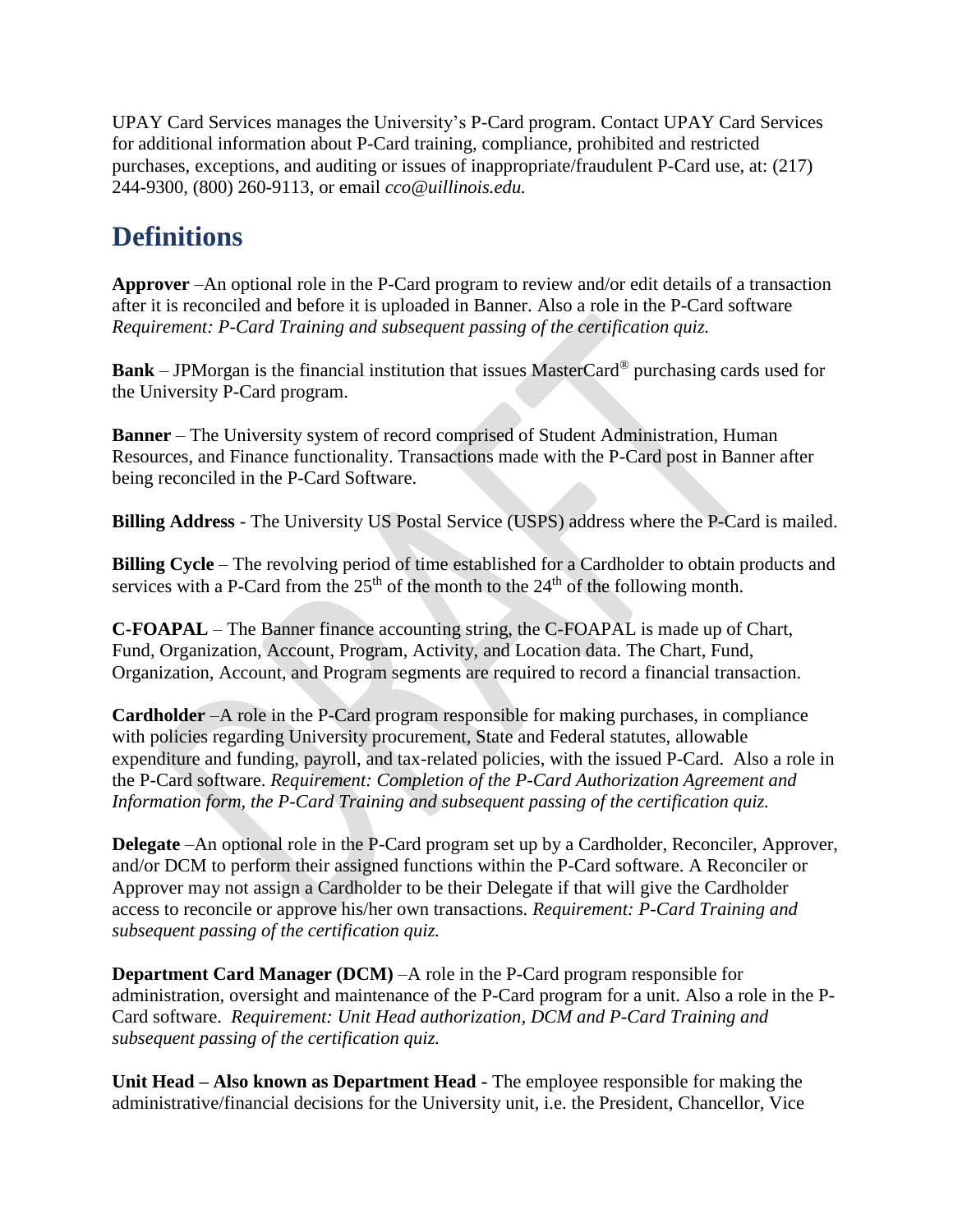Chancellor, Chief Financial Officer, Senior Associate VP (SAVP), Assistant VP (AVP), Dean, Director, Executive Director, and/or Business Manager.

**MasterCard®** – The Purchasing Card (P-Card) brand issued by Bank.

**Monthly Cycle Limit (CL)** – Dollar amount set on a P-Card to regulate charging ability of a Cardholder during the billing cycle. The University has a 3-tiered system for CL of \$5,000, \$10,000, and \$15,000. Written justification is required for limits between \$15,000 and including \$25,000.

**Order Log** – A listing of detailed information about supplies and equipment purchased with the P-Card. The Cardholder, or his/her Delegate, is responsible for completing an Order Log for each transaction immediately following a purchase with the P-Card.

**P-Card Administrator** – An employee designated to supervise the University's P-Card Program and direct the activities of UPAY Card Services.

**P-Card Authorization Agreement and Application Information – A form that must be** completed to request the issuance of a P-Card.

**P-Card Exception Request Form** – Document used to obtain approval to use the P-Card for an expense that is normally prohibited or is above a Cardholder's STL or CL.

**P-Card Web-based training** – On-line tutorial that must be completed by all individuals who have a role in the P-Card program

**P-Card Web Solution™** – The software product used for the reconciliation process and to manage and maintain the University P-Card program.

**Prohibited Purchase** – Items or services that are not allowable purchases on the P-Card.

**Reconciler** – A role in the P-Card program responsible for reviewing and settling each transaction (using the Order Log and original receipts) within seven (7) business days of the transaction's appearance in the P-Card software to facilitate the expense posting in Banner. Also a role in the P-Card software. *Requirement: P-Card Training and subsequent passing of the certification quiz.* 

**Reconciliation** – An accounting activity that matches transaction information received from the bank to the Order Log information (original receipts) in the P-Card software.

**Restricted Purchase** – Items or services that are allowable for purchase on the P-Card when corresponding requirements are met and appropriate funding is available.

**Single Transaction Limit (STL)** – Dollar amount set on a P-Card to regulate the charging ability of a Cardholder for a purchase. The University maximum STL is \$4,999.